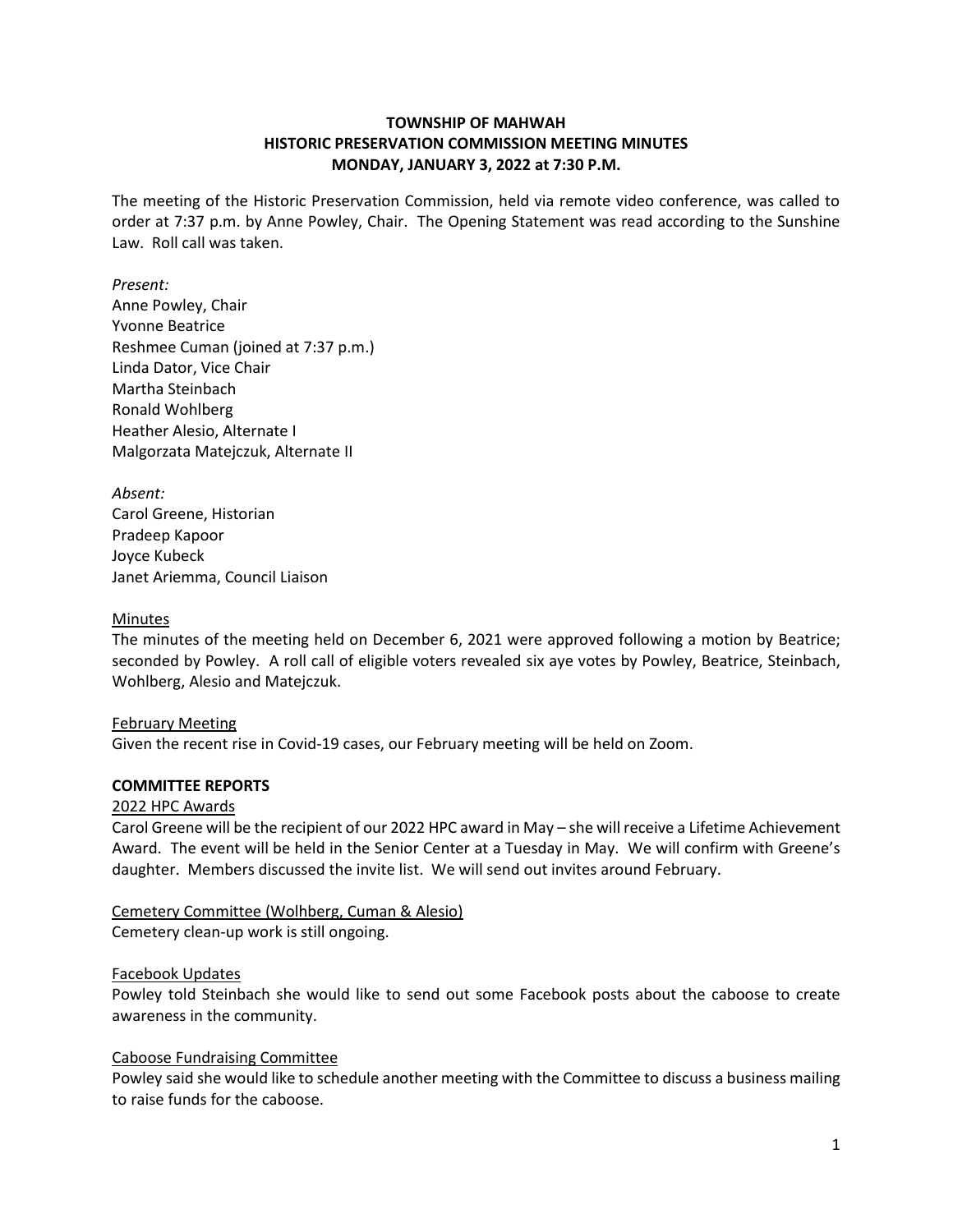### Mahwah Museum Updates

Beatrice said the museum is only open on Saturdays at this point.

### House Portrait Fundraiser

The fundraiser is going well. We have received 14 orders to date.

### Shutterfly Photo Site

Powley will distribute an invitation to the Shutterfly photo site.

Wanamaker Shed/Quackenbush Barn Repair Update Powley said we are trying to obtain a new quote for the wood and labor.

### William Stivers House

Our letter to the owners was sent out and we are awaiting a response. Powley said if we still have not received a response from the homeowners in February, we will send out a reminder.

### Caboose Ornaments/Toys – Mahwah Day Giveaways

We will start thinking about giveaways for Mahwah Day again. Powley said she would like to research caboose ornaments/toys that we can order to match the caboose. Members discussed.

### Caboose Tour

Powley said a small group will be touring the caboose on Sunday at 2 p.m.

**GENERAL DISCUSSION** *Nothing further to report*

**OLD BUSINESS** *Nothing to report*

# **APPLICATIONS**

*None received*

# **CORRESPONDENCE**

The following correspondence was received and reviewed:

Various agendas, minutes and public notices

#### **NEW BUSINESS**

*Nothing to report*

# **ADJOURNMENT**

There being no further questions or discussion, the meeting of the Historic Preservation Commission was adjourned at 8:44 p.m. following a motion by Powley; seconded by Beatrice. All other present members voted in favor.

The next meeting is scheduled for Monday, February 7, 2022 at 7:30 p.m. via remote video conference. These minutes are a synopsis of the Mahwah Historic Preservation Commission Meeting. A verbatim audio recording is on file at the Township Municipal Building.